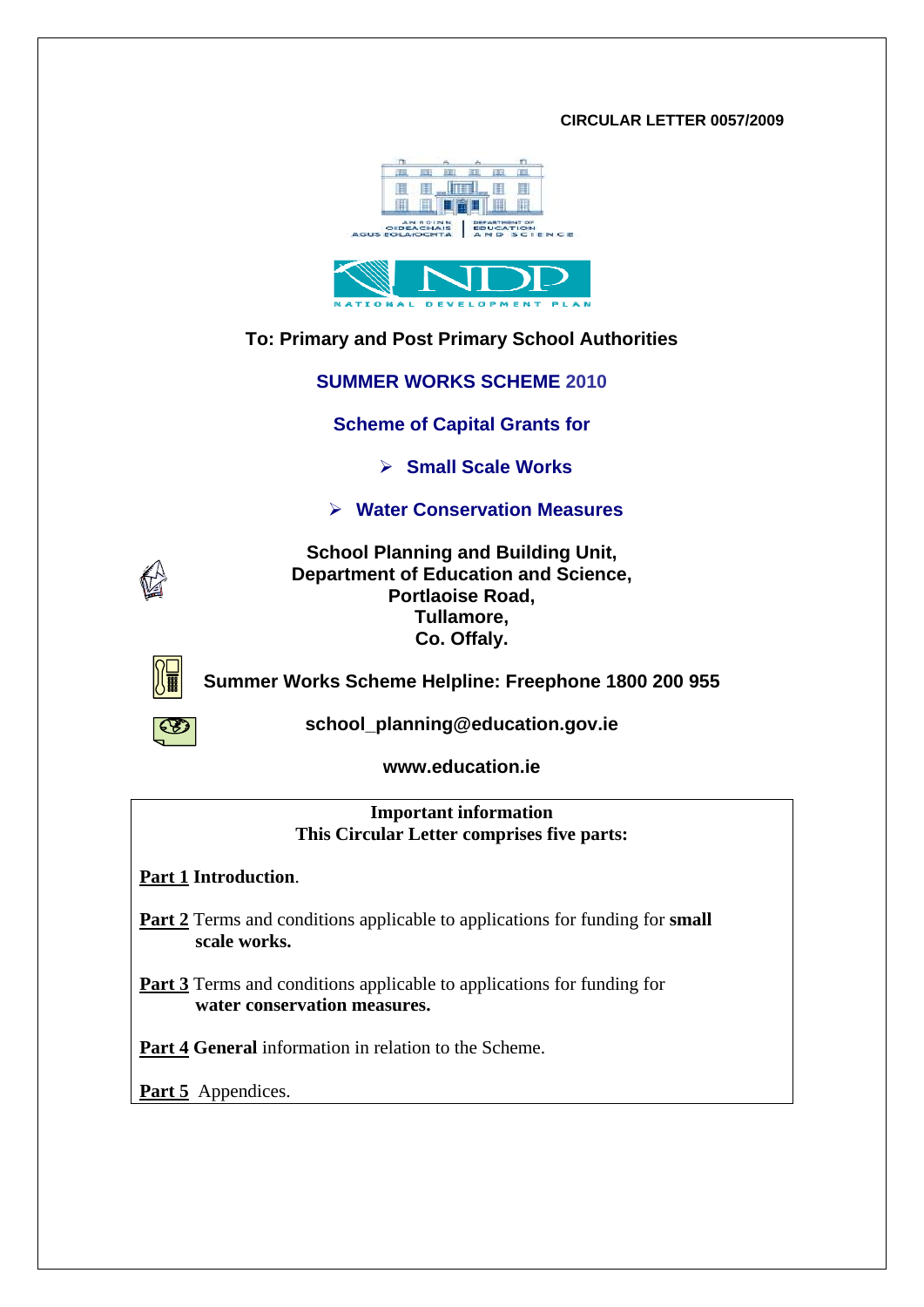# **Part 1 Introduction**

The Minister for Education and Science is pleased to announce details of the Summer Works Scheme for 2010 and to invite applications under the Scheme in accordance with the terms of this Circular Letter.

This year, part of the Summer Works Scheme fund will be set aside to address water conservation issues in schools. Specified measures have been identified by the Department for this purpose which, when implemented, should reduce schools' day to day water usage and associated costs and contribute to the Government's national targets of reducing carbon dioxide emissions.

The purpose of the Summer Works Scheme is to devolve funding to individual school authorities to undertake small-scale building works and water conservation measures which, ideally, can be carried out during the summer months or at other times that avoid disrupting the operation of the school. Under the terms of the Scheme, school authorities are empowered to manage these works with guidance from, and minimal interaction with, the Department.

Funding for small scale projects will be allocated in accordance with the prioritisation criteria attaching to the Scheme which, in the normal course, include the ability to have the works carried out during the summer. However, in certain circumstances, the Department may allocate funding to further projects later in the year where these can be carried out without disruption to the operation of the school. If this arises, the terms and conditions of the Scheme will continue to apply when allocating funding to such projects.

#### **Under the 2010 Scheme, schools may apply for one small scale project and/or for the specified water conservation measures.**

Details of the terms and conditions attaching to an application for small scale works are contained in part 2 of this Circular Letter. Details of the terms and conditions attaching to applications for water conservation measures are contained in part 3 of this Circular Letter.

The application form, SWS 1, also separates the small scale works application from the water conservation application to reflect the fact that separate terms and conditions apply to each project type and that funding is being made available separately for water conservation measures.

#### **The main difference between small scale works and water conservation works is that schools that have prefabricated buildings, whether owned or rented, can apply for water conservation measures in these prefabricated buildings.**

**Also, a Consultant's Report is not needed for an application for water conservation measures.** 

#### **The closing date for receipt of all applications under this Scheme is 27 November 2009.**

In all of the circumstances, please read this Circular Letter carefully before completing an application form.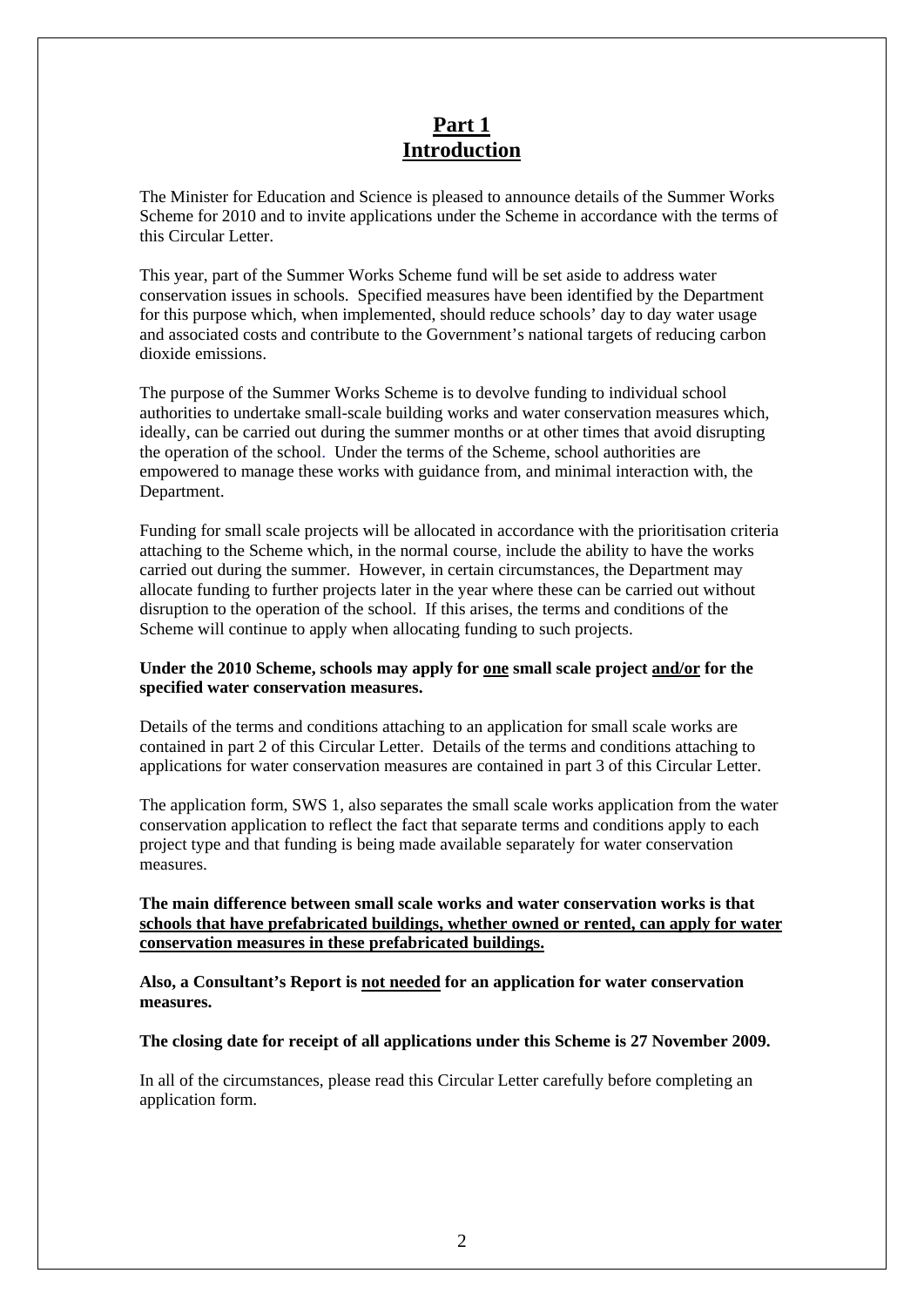# **Terms and Conditions Applicable to Applications for Small Scale Works**

### **1. Schools covered by the Scheme for the purposes of small scale works**

The Scheme is open to primary and post primary schools with permanent recognition and in non-rented accommodation.

### **2. Making an application for small scale works**

To make an application for small scale works, schools must complete Application Form SWS 1. This Form has 5 Sections, 4 of which are relevant to an application for small scale works:

**Section 1**: Important information in relation to the Scheme and completing and returning the application form **Section 2**: To be completed by the school authority **Section 3**: To be completed by an appropriately qualified Consultant **Section 5**: To be completed by the Chairperson, Board of Management/Manager and CEO/Patron/Trustees.

**Photographic evidence of the affected area is mandatory and must be included with the Consultant's report. Supporting documentation as outlined in Appendix B, if appropriate, is also mandatory.** 

**(See Part 3 of this Circular Letter for information on completing an application for water conservation measures).** 

#### **3. Small scale works covered by the Scheme**

The Scheme covers necessary small-scale works to improve the integrity of buildings and their external environment that, ideally, can be delivered during the summer months. See Appendix B for the type of works which will be considered for funding. It is important to note that this scheme is designed to address necessary and immediate works. Funding will not be made available to projects considered by the Department to be desirable but not necessary.

Works **not covered** by the Scheme include:

- ¾ Asbestos/ Dust Extraction/ Radon remediation projects (the Department has separate schemes for dealing with these issues)
- $\triangleright$  Projects containing new build elements with the exception of toilet facilities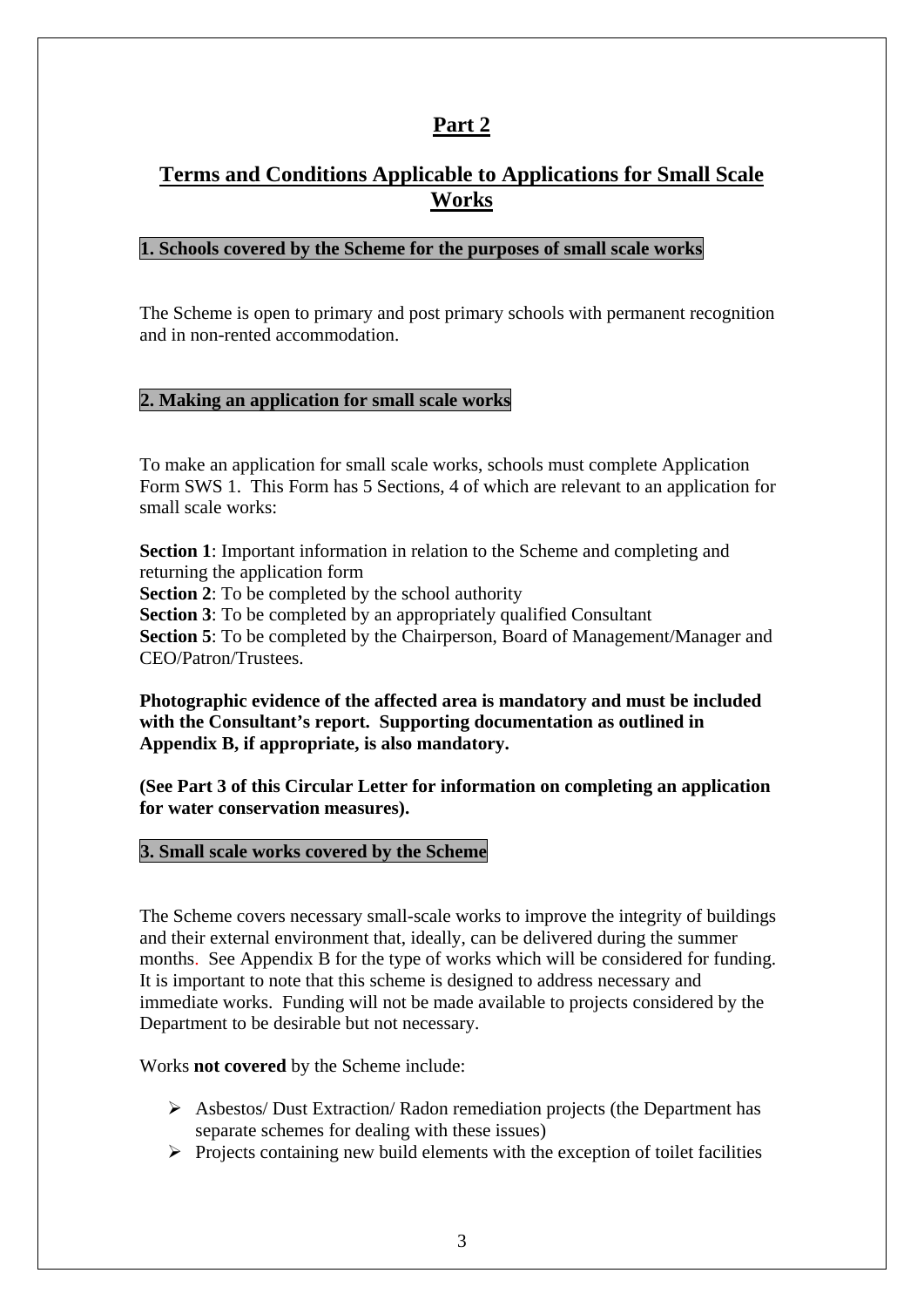- $\triangleright$  Works that should be addressed by routine maintenance such as painting, replacement of floor coverings etc.
- $\triangleright$  Works to, or provision of, temporary accommodation
- $\triangleright$  Projects that cannot be completed over the summer months
- $\triangleright$  Projects that have been funded under earlier Summer Works or other schemes

Where a school applies for such projects, any Consultant's fees incurred by the school will have to be met by the school from its own resources and will not be met by the Department.

#### **4. Application process for small scale works**

**Schools may apply for one small scale project only. They may, however, apply for funding for water conservation measures in addition to this project.** 

**With regard to small scale works, schools should identify the works needed at their schools, prioritise them and apply for the most urgent project only.** 

**Applications for multiple small scale projects will automatically be deemed invalid and will not be considered.** 

#### **5. Assessment process for small scale works**

Applications will be assessed on the basis of the information contained in the relevant parts of the application form, mandatory photographic evidence of the affected areas and, where appropriate, the supporting documentation requested in Appendix B of this Circular Letter.

There will be 4 steps in the assessment process

- $\triangleright$  Validation of the application
- $\triangleright$  A determination as to whether or not the works are absolutely necessary or can be addressed by routine maintenance
- $\triangleright$  Approval/refusal of the application
- $\triangleright$  Allocation of funding for approved projects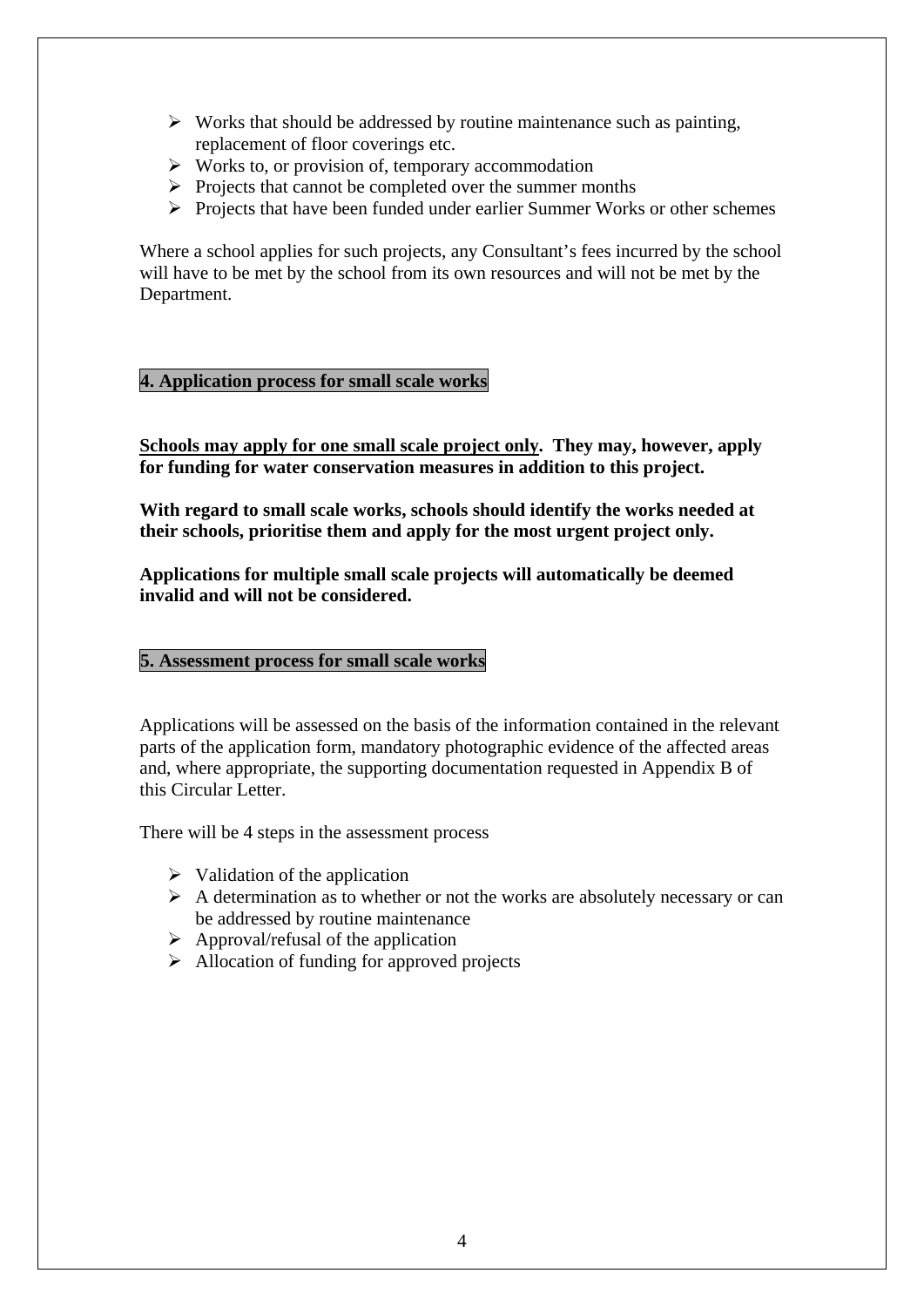# **6. Validation of small scale works applications**

This is a pass/fail test and only applications deemed valid will progress to the determination of need stage.

You must be able to answer "YES" to **all** of the following questions for an application to be considered valid:

|                                                                      | Yes | N <sub>0</sub> |
|----------------------------------------------------------------------|-----|----------------|
| Is the project within the scope of the Summer Works Scheme?          |     |                |
| Examples of projects outside the scope of the Scheme are:            |     |                |
| <b>Multiple Projects</b><br>$\bullet$                                |     |                |
| <b>Asbestos/ Dust Extraction/ Radon remediation projects</b>         |     |                |
| New Build (with the exception of toilet facilities)                  |     |                |
| <b>Temporary accommodation</b>                                       |     |                |
| Cannot be completed over the summer months                           |     |                |
| <b>Funded under earlier Summer Works or other scheme</b>             |     |                |
| Has a Consultant's report been fully and properly completed to       |     |                |
| include 3 individually costed solutions?                             |     |                |
|                                                                      |     |                |
| Is the Consultant appropriately qualified/insured for the particular |     |                |
| project?                                                             |     |                |
| (see Appendix A)                                                     |     |                |
| Has the Consultant appended the mandatory photographic               |     |                |
| evidence?                                                            |     |                |
|                                                                      |     |                |
| Has (if appropriate) the supporting documentation outlined at        |     |                |
| Appendix B been attached to the application?                         |     |                |
| Is the application signed by the Chairperson of the Board of         |     |                |
| Management/Manager and the CEO/Patron/Trustees?                      |     |                |
|                                                                      |     |                |
| Where a CEO/Patron/Trustees has delegated sanction to the            |     |                |
| Chairperson of the Board of Management, has part 5 of the            |     |                |
| application form been signed by the Chairperson to confirm this?     |     |                |

## **7. Determination of need for small scale works**

This determination will be based on the evidence provided by the Consultant's report, the mandatory photographic evidence and the supporting documentation required under Appendix B, where appropriate. It is important, therefore, that the quality of the Consultant's report is such as to demonstrate clearly the absolute necessity for the project.

The Department will require the agreement of the school authority at Section 5 of the application form to have the project monitored by the Department or its agents and to allow access to its premises and records, as necessary, for that purpose.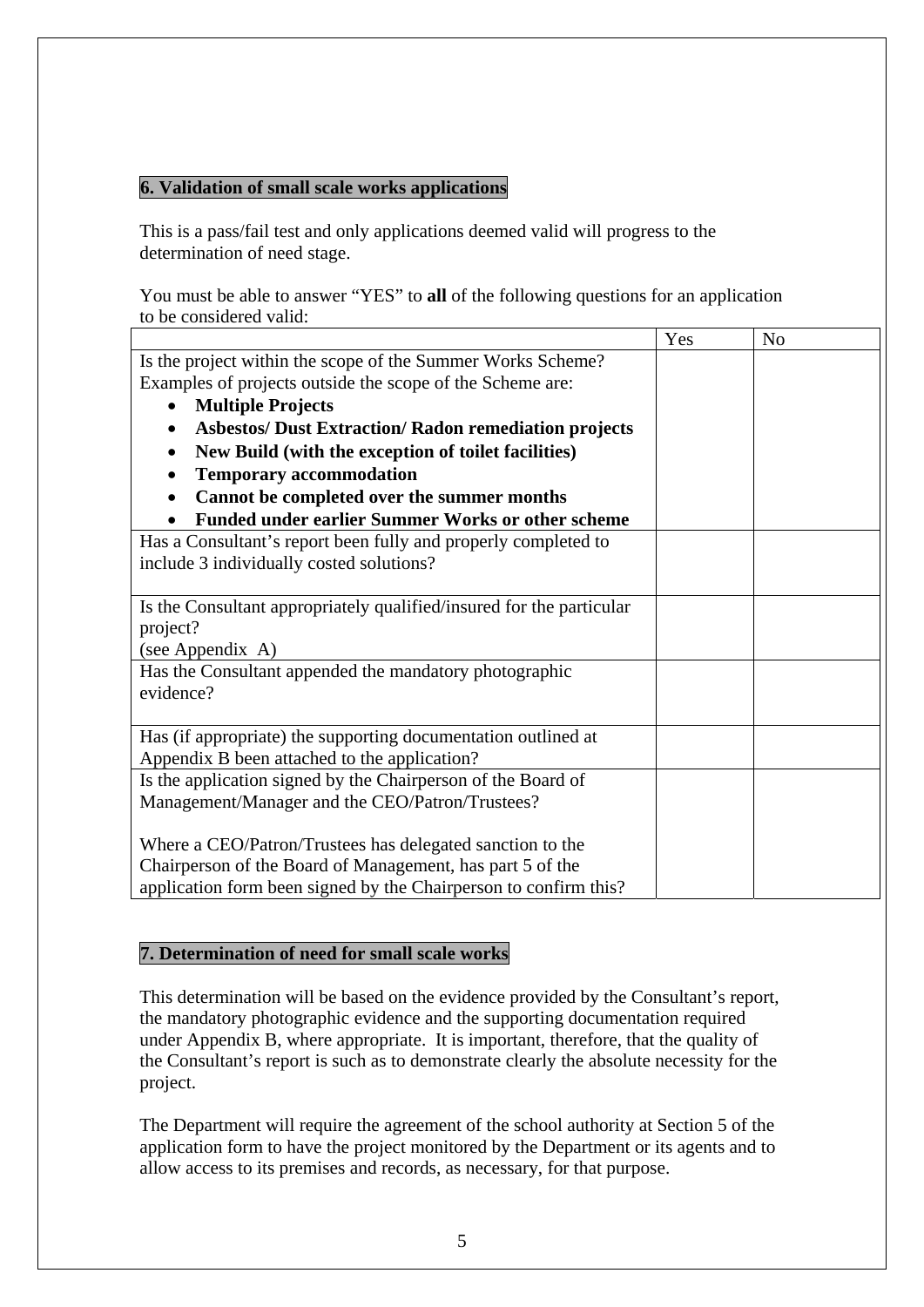In addition, Department staff may visit a number of schools to cross check applications with regard to determination of need.

## **8. Approval/refusal of applications for small scale works**

Invalid applications will not be approved. When the Scheme has been finalised, a letter will issue to the schools that submitted invalid applications outlining the reasons why their application was invalid.

A valid application will be approved, in principle, if:

- $\triangleright$  the application clearly demonstrates that the works are absolutely necessary and not just desirable
- $\triangleright$  the works needed cannot be addressed as a matter of routine maintenance.

However, it is important to understand that approval in principle does not mean that funding will be available to allow a project to proceed.

# **9. Allocation of funding for approved small scale projects**

It may not be possible to progress all approved projects depending on demand and the level of funding available. Therefore, projects will be selected for funding and inclusion in a programme of works on a top down basis in accordance with the prioritisation criteria at Appendix B.

In allocating funding, account will be taken of Government policy in relation to urban and rural disadvantage (RAPID and CLÁR programmes) and inclusion and access for special needs pupils.

When the Scheme has been finalised, a letter will issue to schools whose projects it was not possible to progress.

## **10. Signing up to the Department's Energy Website**

Successful schools will be required to sign up to the Department's energy website, [www.energyeducation.ie](http://www.energyeducation.ie/) (if not already done) and submit energy data for future years via the Display Energy Certificate (DEC) process.

## **11. Technical issues relating to applications for small scale works**

Section 3 of the application form addresses technical issues. This **must** be completed by a suitably qualified Consultant with adequate **Professional Indemnity Insurance and Employer's Liability Insurance.** Otherwise the application will be deemed invalid. **It is important that the Consultant has the appropriate qualifications for the works being considered as the use of a Consultant not appropriately qualified will also result in an application being deemed invalid.** 

The appointment of a Consultant is a matter for the school authority and any fees arising must be borne by it. A reasonable contribution towards fees incurred will be included in the overall grant amount for **successful applicants.**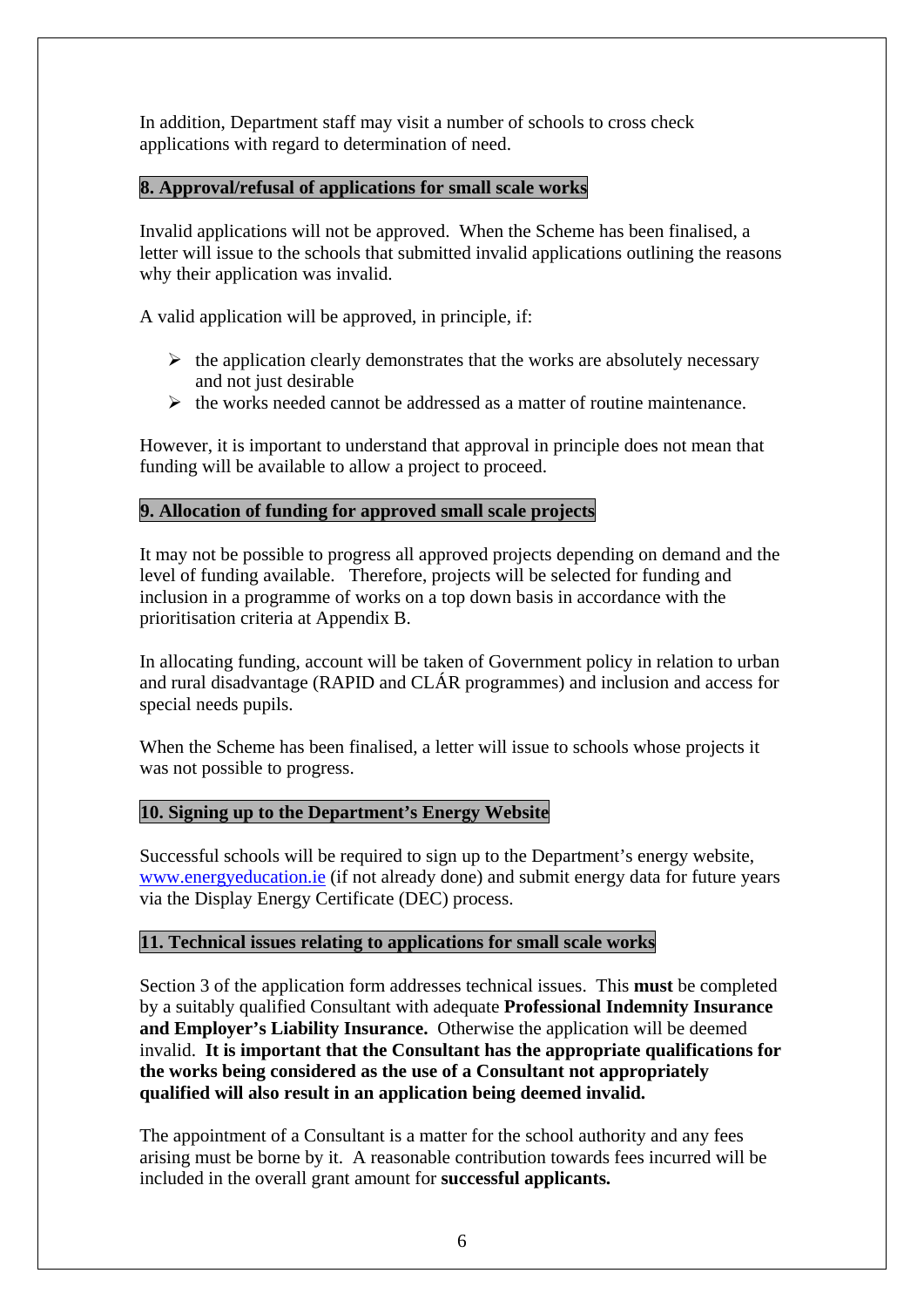No commitment should be entered into with a Consultant beyond the work involved in completing Section 3 of the application form.

The Consultant's report **must** comply in full with the Department's relevant Technical Guidance Documents with respect to format and content (see Department's website). It **must** also be accompanied by photographic evidence.

A Consultant's report is necessary:

- o For a professional diagnosis of the full nature and extent of the proposed project.
- o To verify the absolute necessity of the project relative to the impact of not doing it.
- o To provide a range of cost effective solutions.
- o To enable the prioritisation of projects on the basis of professional objective information.

Please see Appendix A of this Circular Letter for guidance on the appointment of a Consultant.

### **12. Keeping of project records and audits/inspections**

- o All records in relation to a project for which funding is approved must be kept for 7 years after the date of practical completion.
- o The Department reserves the right to audit/inspect these records and the works carried out. In this regard, a percentage of projects will be selected for detailed audit and inspection.
- o The Department reserves the right to refuse to pay out grant aid on foot of an application with false information or where the administration of the project was not in accordance with the Department's guidelines.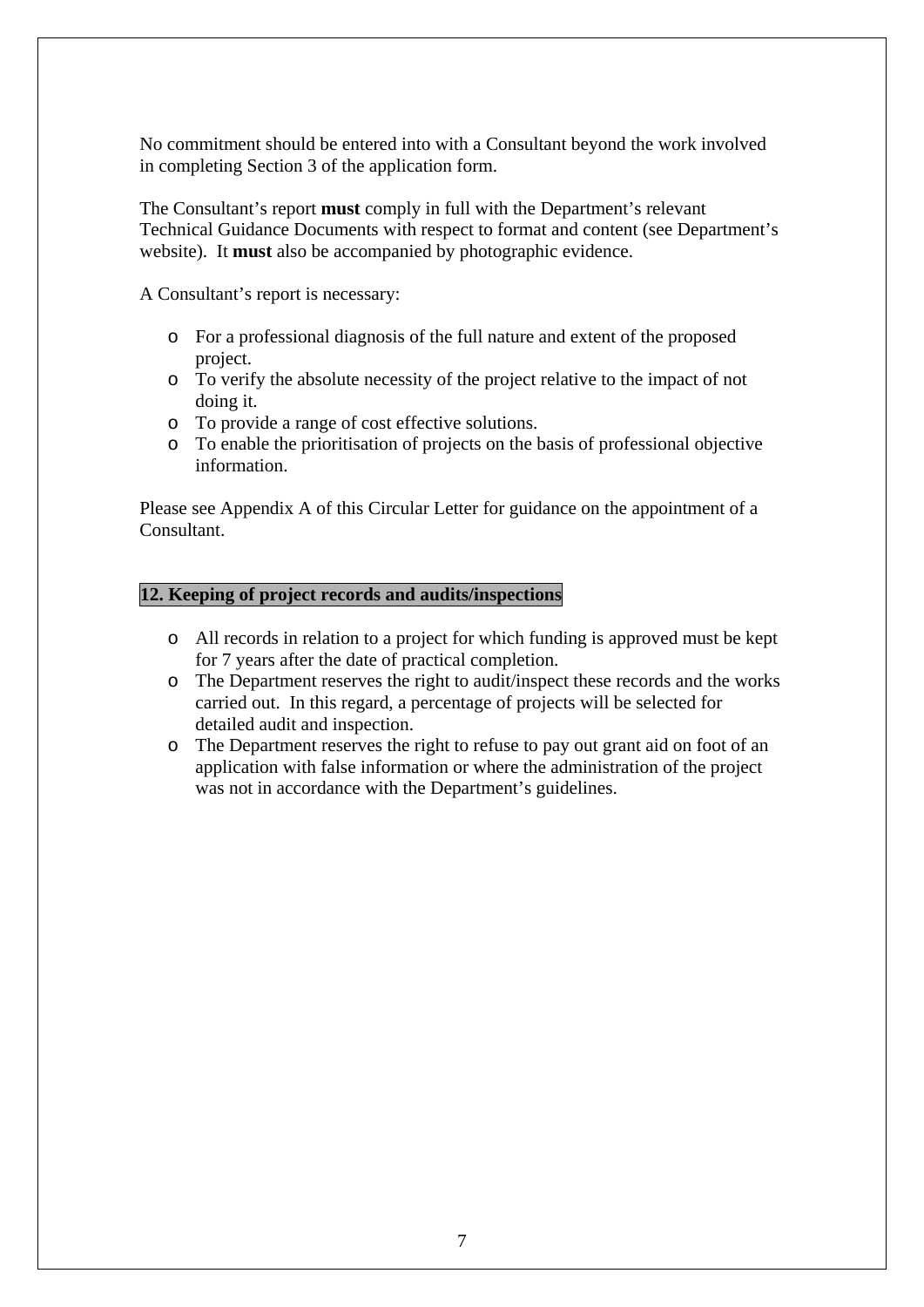# **Terms and Conditions Applicable to Applications for Water Conservation Measures**

### **1. Purpose of the water conservation measures**

The purpose of the water conservation measures is to reduce water consumption in existing school buildings by carrying out specific works.

The Scheme will allow schools to apply for funding, on a once off basis, to carry out specific water conservation measures in their school buildings.

These measures will reduce water consumption and wastage and contribute to the Government's national targets of reducing carbon dioxide emissions.

#### **2. Schools covered for the purposes of water conservation measures**

It is open to all schools with permanent recognition to apply for water conservation measures including those with prefabricated buildings, whether owned or rented by a school.

There is one exception to this:

 $\triangleright$  Schools that are occupying rented buildings from a private landlord. Schools occupying such buildings should contact their landlord to explore the possibility of having water conservation measures implemented by the landlord.

#### **3. Asbestos**

**Contractors appointed to carry out works must be made aware of and review the School Safety File to establish the position relating to any health and safety issues, such as the presence of asbestos.**

It is critical that the School has had an Asbestos check and that the Contractor sees the register prior to signing the contract.

If the School has not been tested for Asbestos, **this must be done prior** to a contract being signed.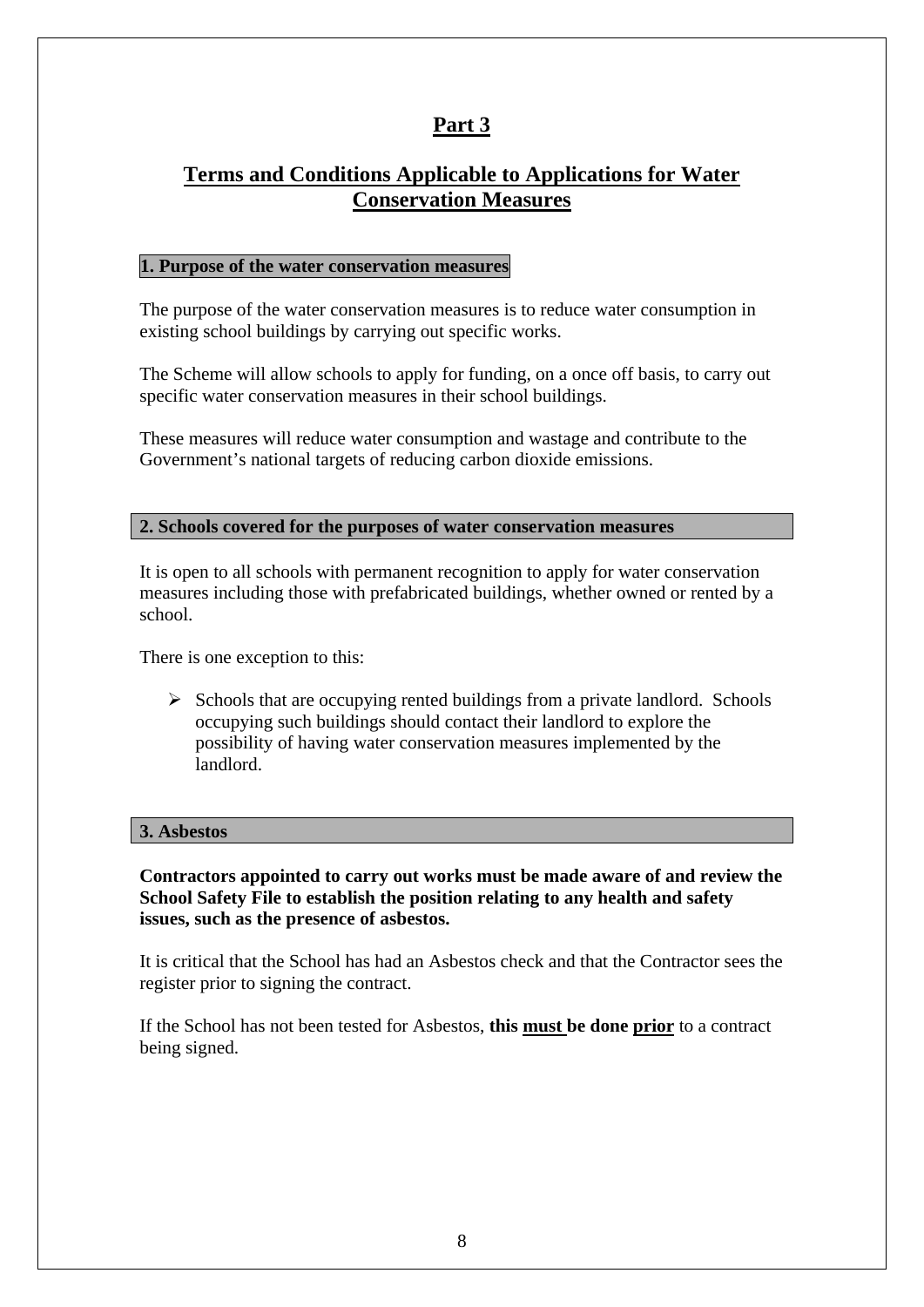### **4. Specified works**

Set funding will be made available to successful applicants for:

### **Automatic Urinal Controls**

Older Schools that do not have any control devices on their urinal cisterns will benefit considerably by installing cistern flush controllers. A urinal without controls will simply keep filling and flushing water 24 hours, seven days a week and is very wasteful. Urinal controls are based on presence detection and only flush the urinals after use (they will also have a setback programme to ensure minimum flushing for hygiene purposes during School holidays).

Typically one automatic urinal control unit will be installed per high level cistern or toilet area.

### **Water Displacement Devices and Variable Flushing Devices for Toilets**

There are two options available to help reduce water when flushing toilets. Both options are available for funding under this scheme but a school authority must choose which option they wish to use as both options will not be simultaneously funded under the scheme.

### • **Option 1 - Variable flushing devices**

These are retrofitted devices, which allow pupils, having flushed the toilet, to press a button when the toilet bowl is clear. The depressed button will then interrupt the flush and stop unnecessary water wastage. These devices are relatively easy to fit, requiring no plumbing or maintenance. They are not suitable for concealed or built-in toilet cisterns or on dual flush toilets (these are toilets that have a small flush and a large flush option).

## • **Option 2 - Water dams and displacement devices in WCs**

Water dams and displacement devices reduce the amount of water that can fill the cistern. The volume of the immersed object will be equal to the volume of the displaced fluid. These devices are appropriate for older toilet cisterns.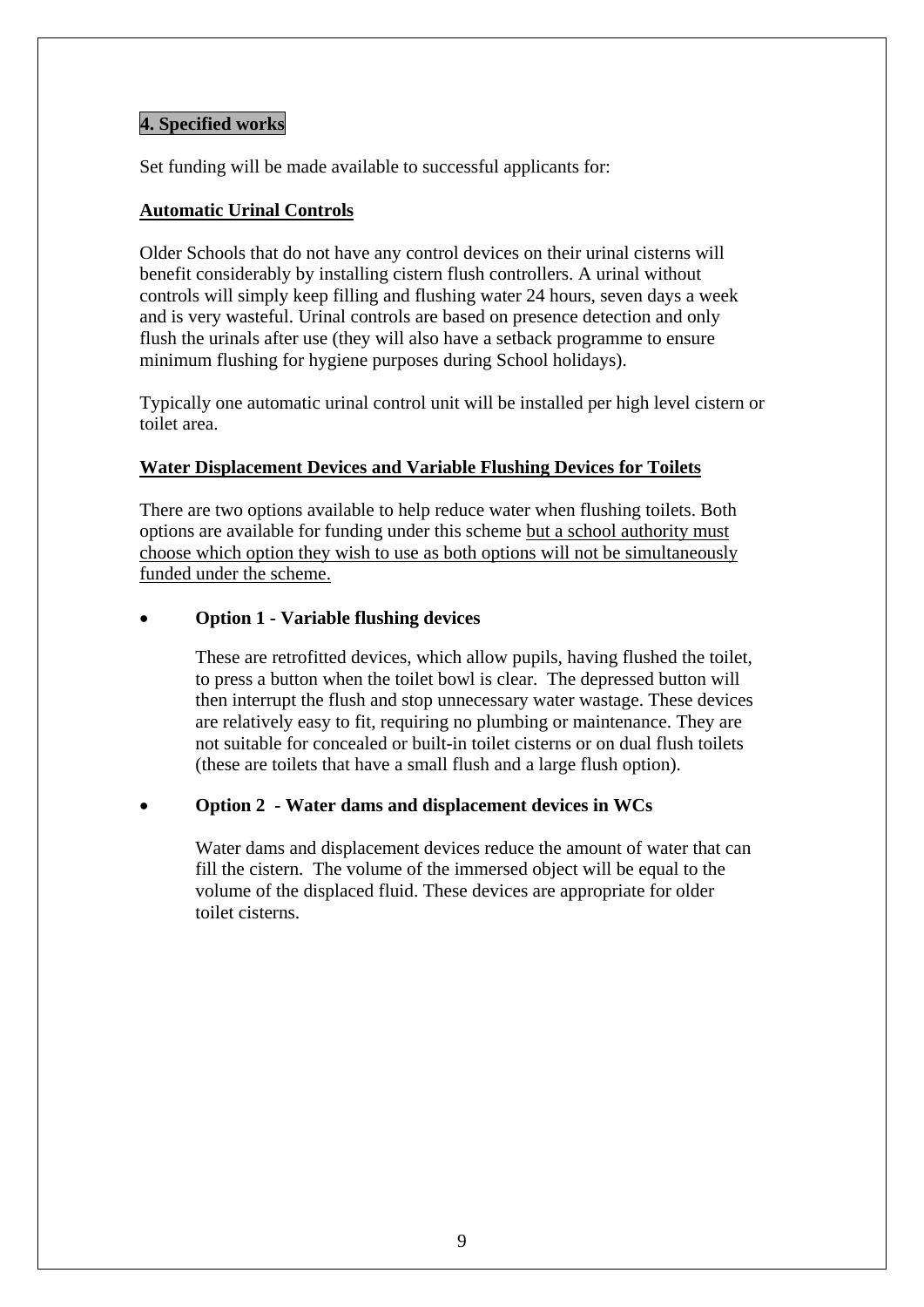The table below gives an overview and identifies appropriate device use under this scheme.

| <b>Types of Cisterns</b>                                              | <b>Variable</b><br>flushing<br>devices | Water dams and displacement<br>devices in WC's |
|-----------------------------------------------------------------------|----------------------------------------|------------------------------------------------|
| Pre 1993 Toilet Cisterns                                              | Yes                                    | Yes                                            |
| 7 to 9 litre flush (usually<br>installed 1993-1999)                   | Yes                                    | Yes                                            |
| Concealed or built-in toilet<br>cisterns nor on dual flush<br>toilets | No                                     | Yes                                            |
| Dual flush toilets                                                    | No                                     | N <sub>0</sub>                                 |
| Cistern with a maximum<br>flush of 6 litres per flush                 | Yes if not dual flush                  | N <sub>0</sub>                                 |

### **Push Type Percussion Spray Taps**

Push type percussion spray taps require the user to push down on the tap head to deliver flow. The tap automatically closes off after a delay period. Aerators restrict the flow of water from the tap without reducing water pressure.

Where existing wash hand basins have a central hot and cold water supply these should be piped through a thermostatic mixing valve (see below) and a single blended supply taken from the mixing valve to a single low pressure drop percussion spray type tap fitted on the basin. If the existing wash hand basin has two existing taps just remove the second tap and blank off the hole using a proprietary plug.

#### **Thermostatic Mixing Valve**

**SELAND** 

 A Thermostatic Mixing Valve (TMV) is a [valve](http://en.wikipedia.org/wiki/Valve) that blends hot water (stored and distributed at temperatures high enough to kill bacteria) with cold water to ensure increased user comfort because the hot-water temperature remains constant, they also shut-off rapidly in the event of a hot or cold supply failure to prevent scalding or thermal shock.

#### **5. Making an application for water conservation measures**

To make an application for water conservation measures, schools must complete Application Sections 4 and 5 of Application Form SWS 1. Schools must also familiarise themselves with and provide the contractor with the following documents:

 $\triangleright$  WCMS 01/2009 – Water Conservation Scheme, Guide for School Authorities (available on Department's website and www.energyeducation.ie).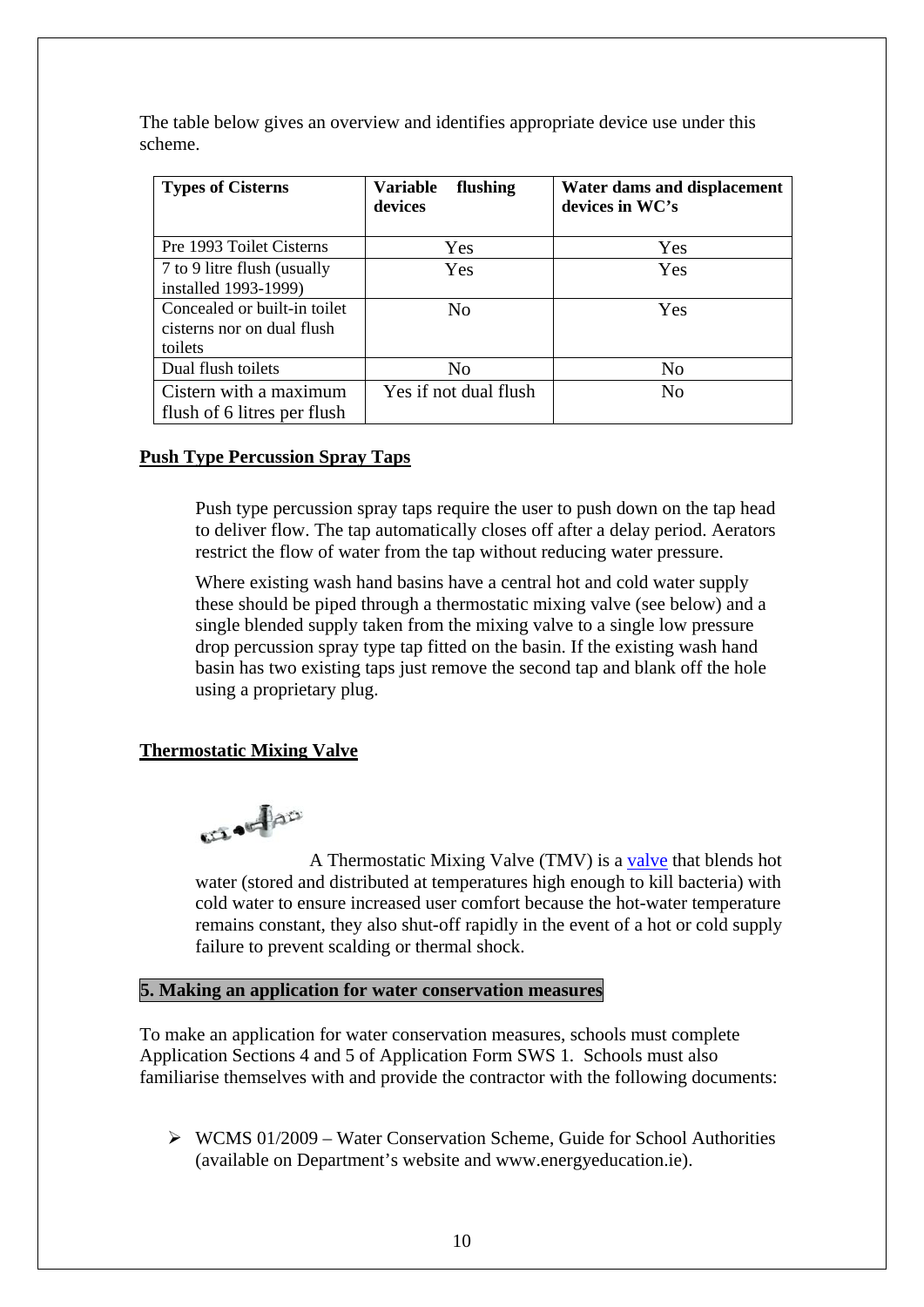¾ WCMS 02/2009 – Contractors Code of Practice and Standards and Specification Guidelines (This will be published on the Department's website and www.energyeducation.ie in early 2010).

### **6. Consultant's Report**

A Consultant's Report **is not** needed to support an application for water conservation measures.

### **7. Signing up to the Department's Energy Website**

Successful schools will be required to sign up to the Department's energy website, [www.energyeducation.ie](http://www.energyeducation.ie/) (if not already done) and submit energy data for future years via the Display Energy Certificate (DEC) process.

### **8. Project monitoring**

The Department will require the agreement of the school authority at Section 5 of the application form to have the project monitored by the Department or its agents and to allow access to its premises and records, as necessary, for that purpose.

#### **9. Keeping of project records and audits/inspections**

- o All records in relation to a project for which funding is approved must be kept for 7 years after the date of practical completion.
- o The Department reserves the right to audit/inspect these records and the works carried out. In this regard, a percentage of projects will be selected for detailed audit and inspection.
- o The Department reserves the right to refuse to pay out grant aid on foot of an application with false information or where the administration of the project was not in accordance with the Department's guidelines.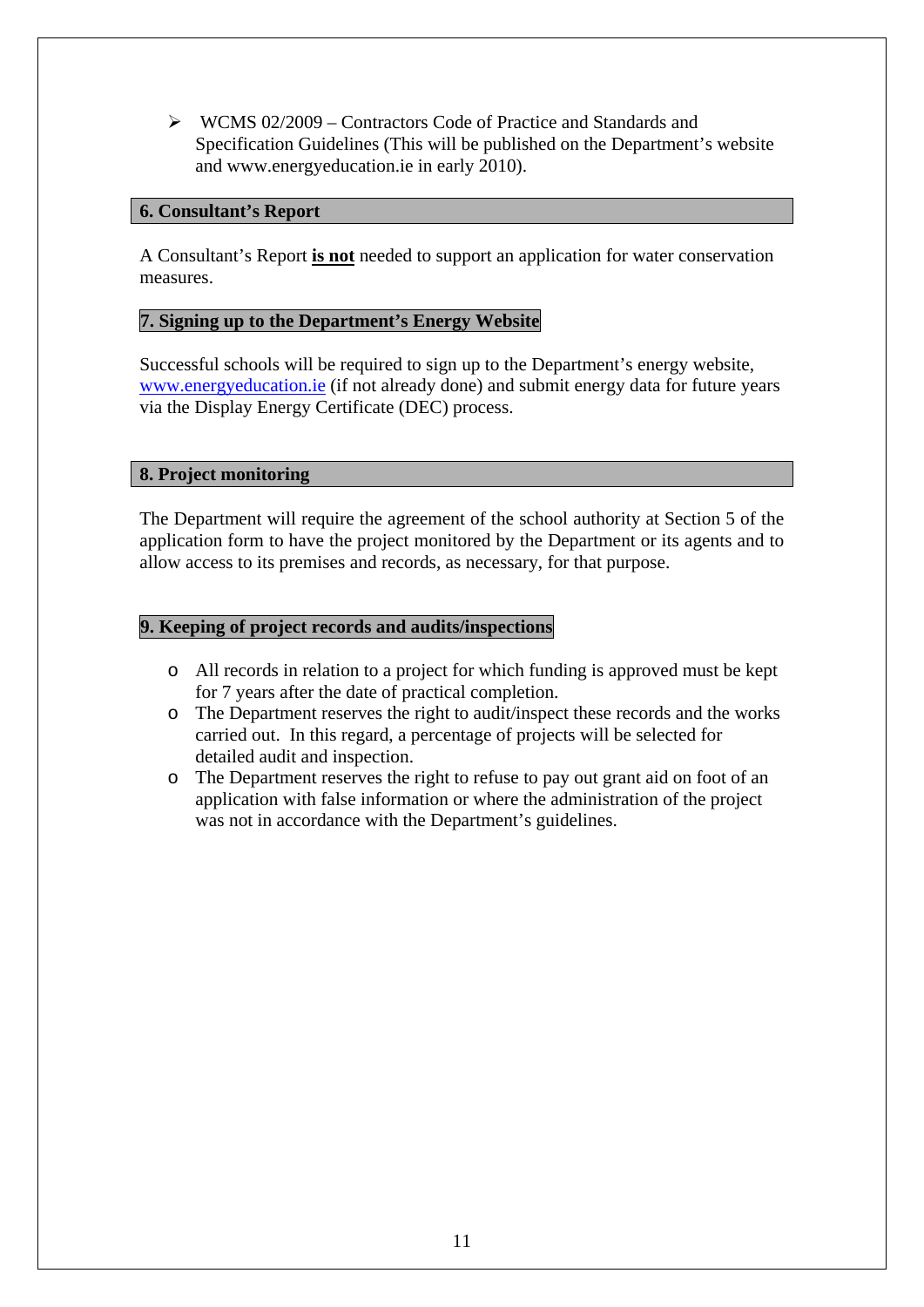# **General Information in Relation to this Scheme**

# **1. Proposed Timetable for 2010 Scheme**

| <b>Publication of Governing</b>   | October 2009      |
|-----------------------------------|-------------------|
| <b>Circular Letter</b>            |                   |
| Closing date for receipt of       | 27 November 2009  |
| applications                      |                   |
|                                   |                   |
| <b>Completed application</b>      |                   |
| forms should be returned to       |                   |
| <b>School Planning and</b>        |                   |
| <b>Building Section,</b>          |                   |
| <b>Department of Education</b>    |                   |
| and Science, Tullamore,           |                   |
| Co. Offaly.                       |                   |
| <b>Publication of list of</b>     | <b>March 2010</b> |
|                                   |                   |
| successful applicants             |                   |
| <b>Confirmation of acceptance</b> | April 2010        |
| must be made to School            |                   |
| <b>Planning and Building Unit</b> |                   |
| by:                               |                   |
| You will be required to           | <b>July 2010</b>  |
| confirm to School Planning        |                   |
| and Building Section that         |                   |
| the works have commenced          |                   |
| and request draw down of          |                   |
| 70% of the grant aid by:          |                   |
| You will be required to           | November 2010     |
| have requested the draw           |                   |
| down of the final 30% of          |                   |
| the grant aid by:                 |                   |

# **2. Grant details**

Grant details, including conditions for drawing down the grant are set out in Appendix C.

# **3. Local contribution**

A local contribution will not be required from successful applicants for either small scale works or water conservation measures.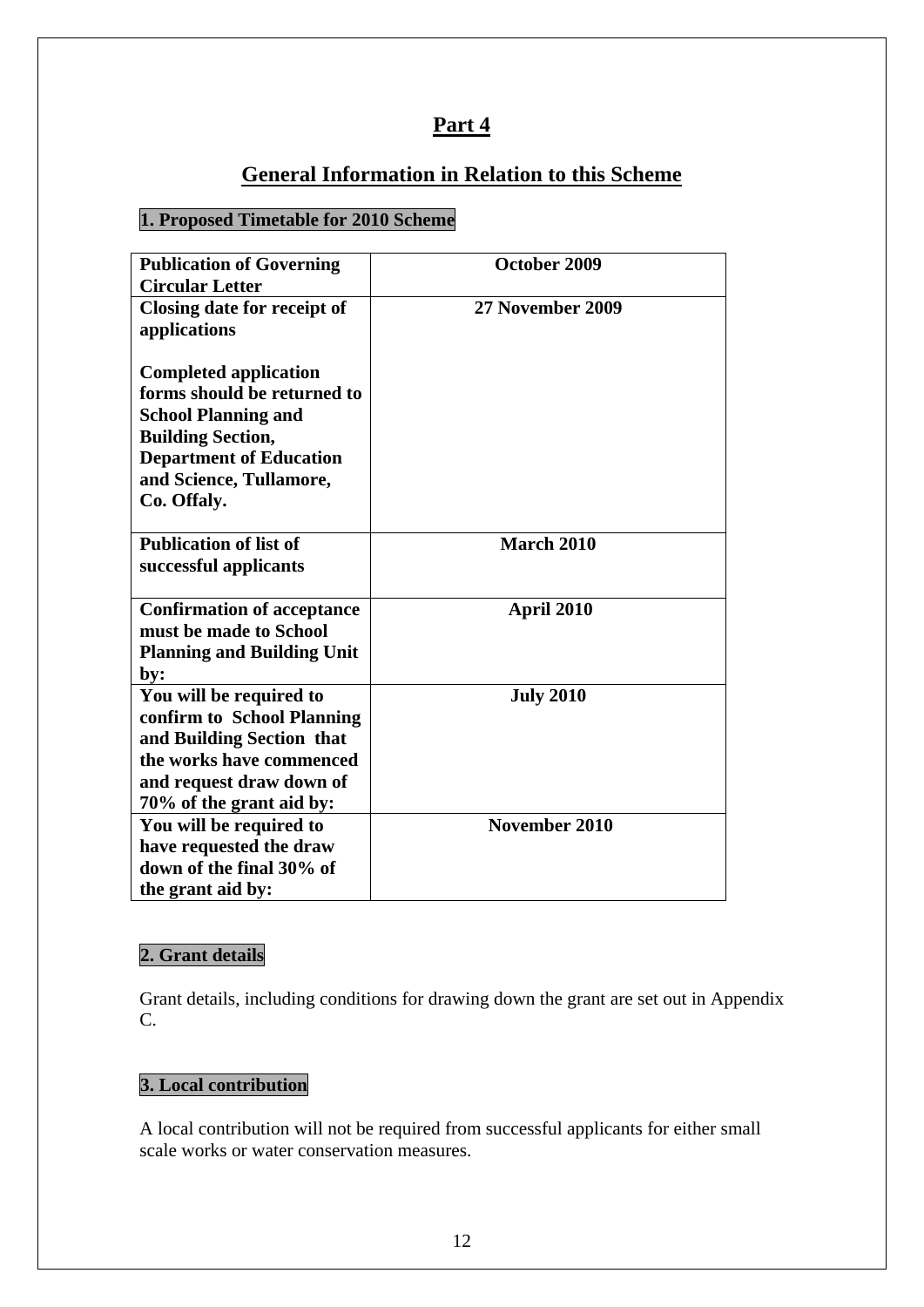# **4. Freephone Service**

A freephone service has been put in place to assist you with any queries on the Scheme including completion of the application form. This service will be available daily between the hours of 10am and 1pm from 22 October 2009 to 27 November 2009. The Freephone no. is **1800 200 955**.

SWS calls to other lines will automatically be re-directed to this number to ensure that information given to schools is being provided by staff specifically trained in the detail of the Summer Works Scheme.

## **5. Freedom of Information Act**

Persons signing application forms are reminded that the Department may be obliged to release any information supplied under the Freedom of Information Acts, 1997 and 2003.

Gavan G. O'Leary, School Planning and Building Unit October 2009.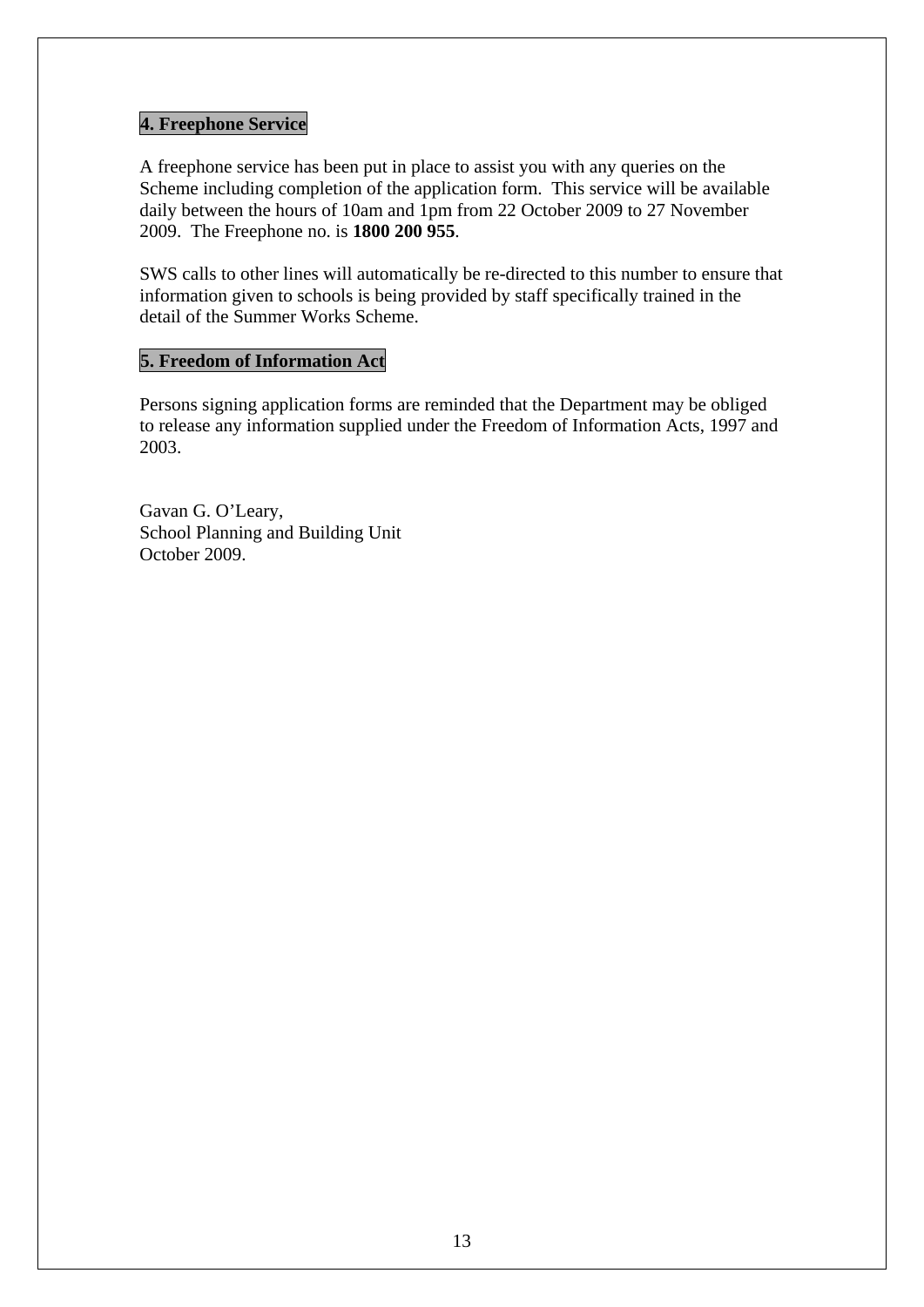# **Appendices**

# **Appendix A**

### **Engaging Professional Advice for the Preparation of a Technical Report for Small Scale Works**

**This relates to small scale works only**. A Consultant's report **is not necessary** for applications for water conservation measures.

**Important: The cost of engaging professional advice to prepare a technical report must be met in full from a school's own resources. Failure to procure a Consultant in the appropriate discipline or the procurement of a Consultant without adequate Professional Indemnity Insurance & Employer's Liability Insurance will result an invalid application.** 

**Advice available on Freephone 1800 200 955** 

#### **Before a Consultant is appointed:**

- $\triangleright$  Refer to the Department's Technical Guidance Document [TGD 008](http://www.education.ie/servlet/blobservlet/bu_tgd_008.pdf) Engaging Consultants for Devolved Grants Projects – Second Edition, Revision 1, April 2009. This document is available on the Department's website www. education.ie.
- $\triangleright$  As the onus rests with the school authority to ensure that the appropriate level and range of service is procured, it must ensure that the Consultant is in the **appropriate** discipline for the works concerned. If a project relates substantially or entirely to construction works, such as refurbishment or repair works, the engagement of a Building Surveyor or an Architect is appropriate. If a project relates to drainage, traffic management, external works generally or structural repairs, a Civil/Structural Engineer should be engaged. If a project relates substantially or entirely to Building Services i.e. mechanical/electrical works, a Building Services Consulting Engineer should be engaged.
- ¾ Examples of **unacceptable** qualifications for the purposes of a Consultant's report are:

Diploma in Construction Studies, Architectural Assistant, Agricultural Engineer, Building Contractor, B. Sc. (Environment), Estimator, Electrician, Plumber, Window Contractor, OPW architect (unless it is verified with the application that the report is carried out on the direction of the OPW acting on the instruction of the Department of Education and Science).

This list is not exhaustive. If you have **any** doubts in relation to the suitability of a proposed Consultant, please contact the Helpline. The Department's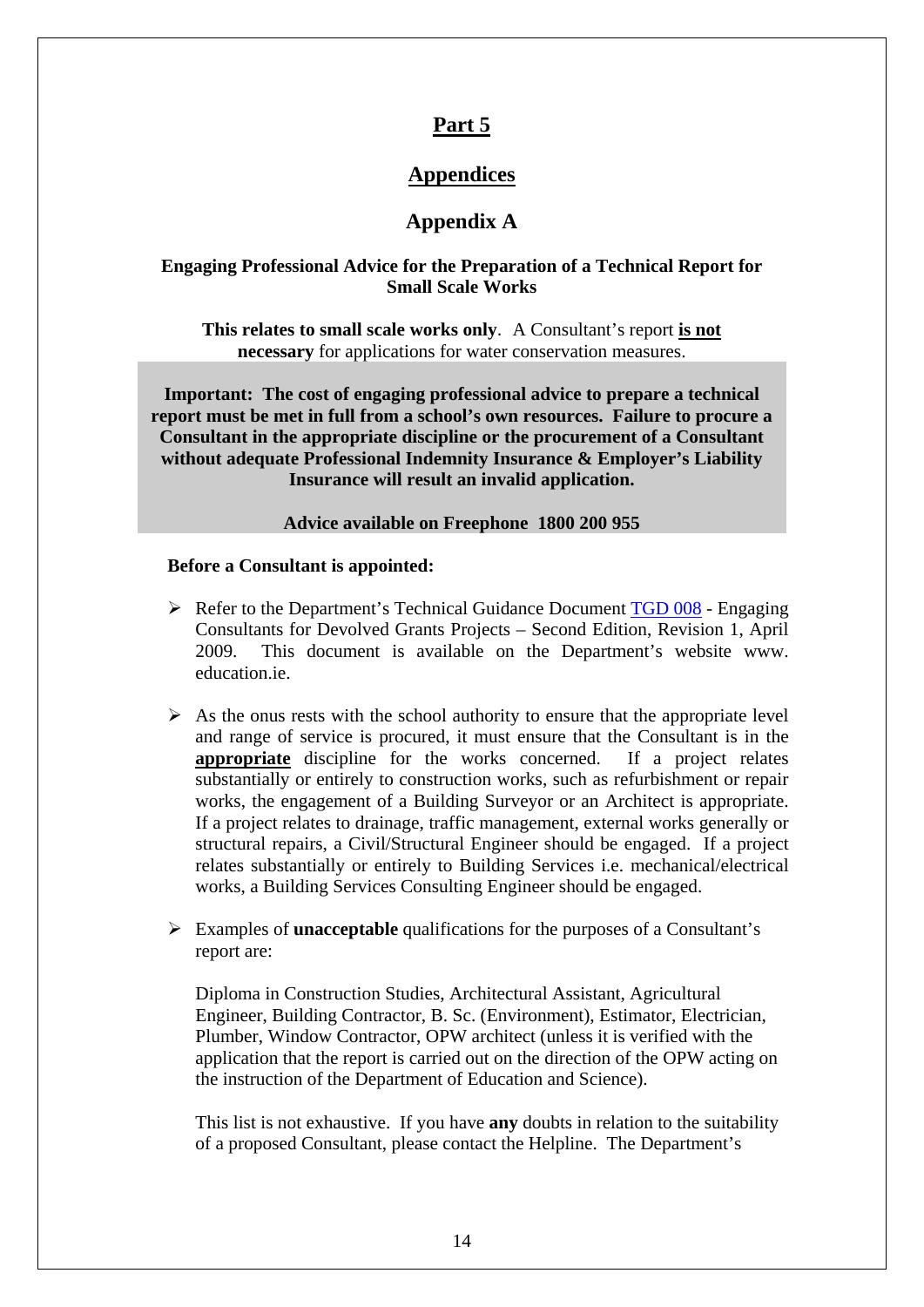decision will be final as to whether or not a Consultant is appropriately qualified for the purpose of this Scheme.

- $\triangleright$  The Consultant will have a relevant degree of qualification and in all cases will either be a member of a professional body (e.g. RIAI for Architects, IEI/ACEI for Engineers and SCS for Quantity Surveyors or Chartered Building Surveyors) or be eligible for such membership. Equivalent qualifications from another EU member state and membership of an equivalent EU professional body will also be deemed acceptable.
- $\triangleright$  Be satisfied that the Consultant is competent and qualified to carry out the work. A minimum of four suitable Consultants should be identified for consideration and fee quotations and the one most suitable selected on objective criteria. While fee competitiveness is of first importance and should be weighted accordingly, these criteria should also include quality of previous work, the ability to perform against deadlines and the ability to assess the work and recommend solutions (i.e. completing Part 3 of the application form).

#### **Appointment of a Consultant to carry out the Report:**

- (a) The School Authority should refer to the application form SWS 1 for the scope of the technical report required.
- (b) When a School Authority engages professional advice to assist in the preparation of a report, the cost must be met in full out of the school's own resources.
- (c) When engaging professional advice for the preparation of a report, the School Authority must appoint the relevant consultant for that task only. The School Authority must not enter into any commitments regarding an overall appointment or fees for works other than the preparation of the report and must make this clear to the Consultant before the appointment is made.
- (d) The consultant should have appropriate professional Qualifications and previous experience in preparing reports of a similar nature.
- (e) To enable the School Authority to assess which firm to engage it is recommended that the following information be requested from the Consultants under consideration for the work:
	- (i) Experience in projects of a similar nature highlighting the scope of works, the timescale and how the Consultant ensures accurate cost information.
	- (ii) A brief summary of the scope of the agreed report and a timescale for its delivery.
	- (iii) Confirmation of appropriate professional Qualifications, Professional Indemnity Insurance and Employer's Liability Insurance.
	- (iv) VAT inclusive all-in lump-sum fee (including buying-in other services as required, and all expenses). *"Buying-in" means that the professional consultant engaged by the school*

*undertakes as part of the overall fee to get advice as required from other professional disciplines (e.g. Quantity Surveyor, Structural and M&E)* 

(f) The appointment of a Project Supervisor (Design) Process is not normally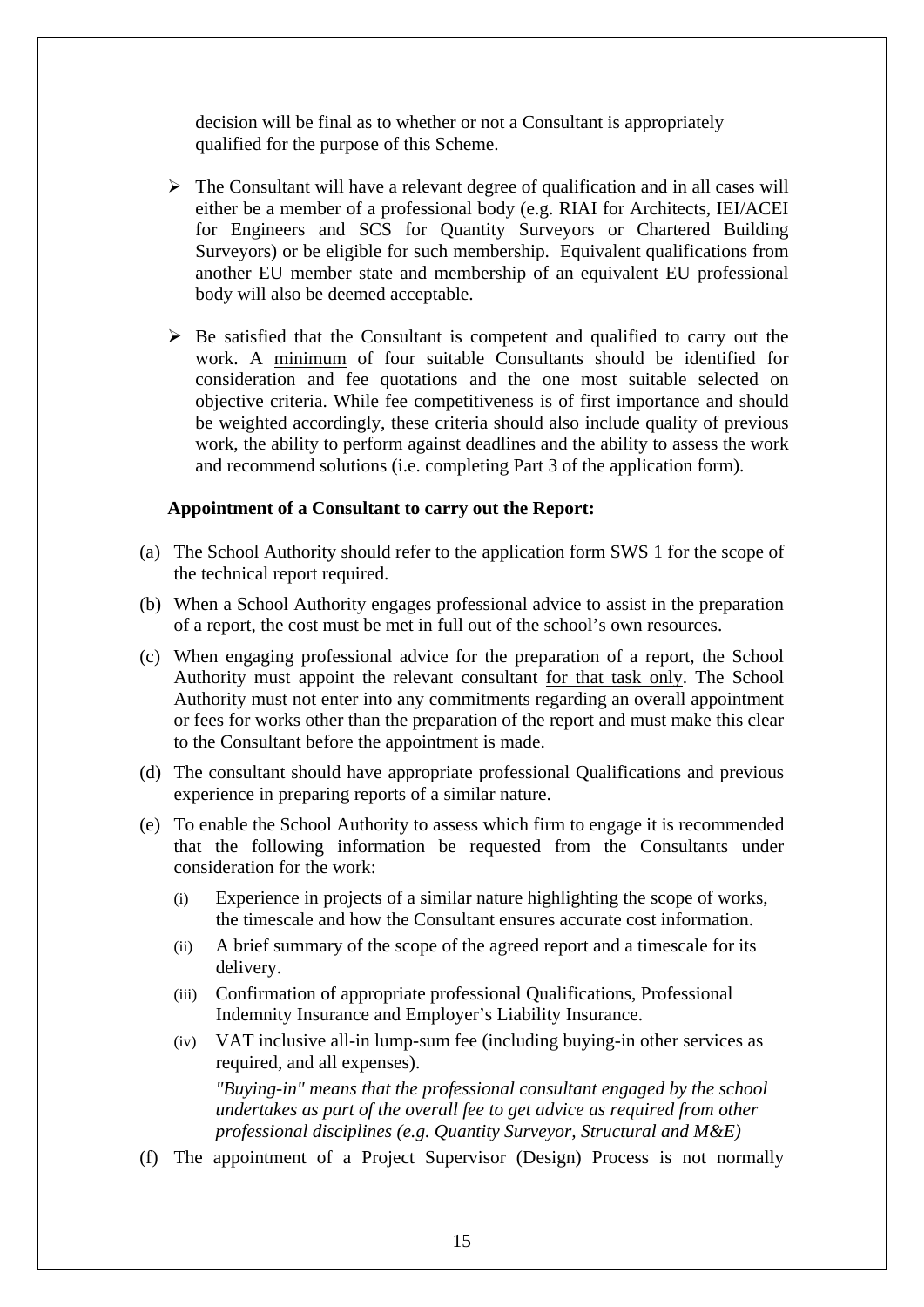required for the preparation of a report.

(g) In assessing the amount of work necessary to prepare the technical report the school authority should discuss with their Consultant(s) a realistic scope of works. Additionally, accurate professional cost advice is an essential part of the report. Accordingly, the cost of the work must be clearly identified alongside the cost of any associated planning fees and an estimate of the professional fees for managing the execution of the works should the project be approved.

(h) The level of fee should be confirmed before the Consultant is appointed and should relate to the preparation of that report only. The School Authority should be satisfied that the agreed fee is a fair reflection of the time and resources required to carry out the task.

(i) For a technical report (as above) a formal contract is not required. A simple letter of appointment summarising the agreed scope of work should suffice

#### **Do not:**

 $\triangleright$  Enter into any commitments regarding an overall fee for the remedial works and make it clear to the Consultant that the appointment is for the preparation of the Report only and **does not entitle** the Consultant to be appointed to carry out the works if the application is successful.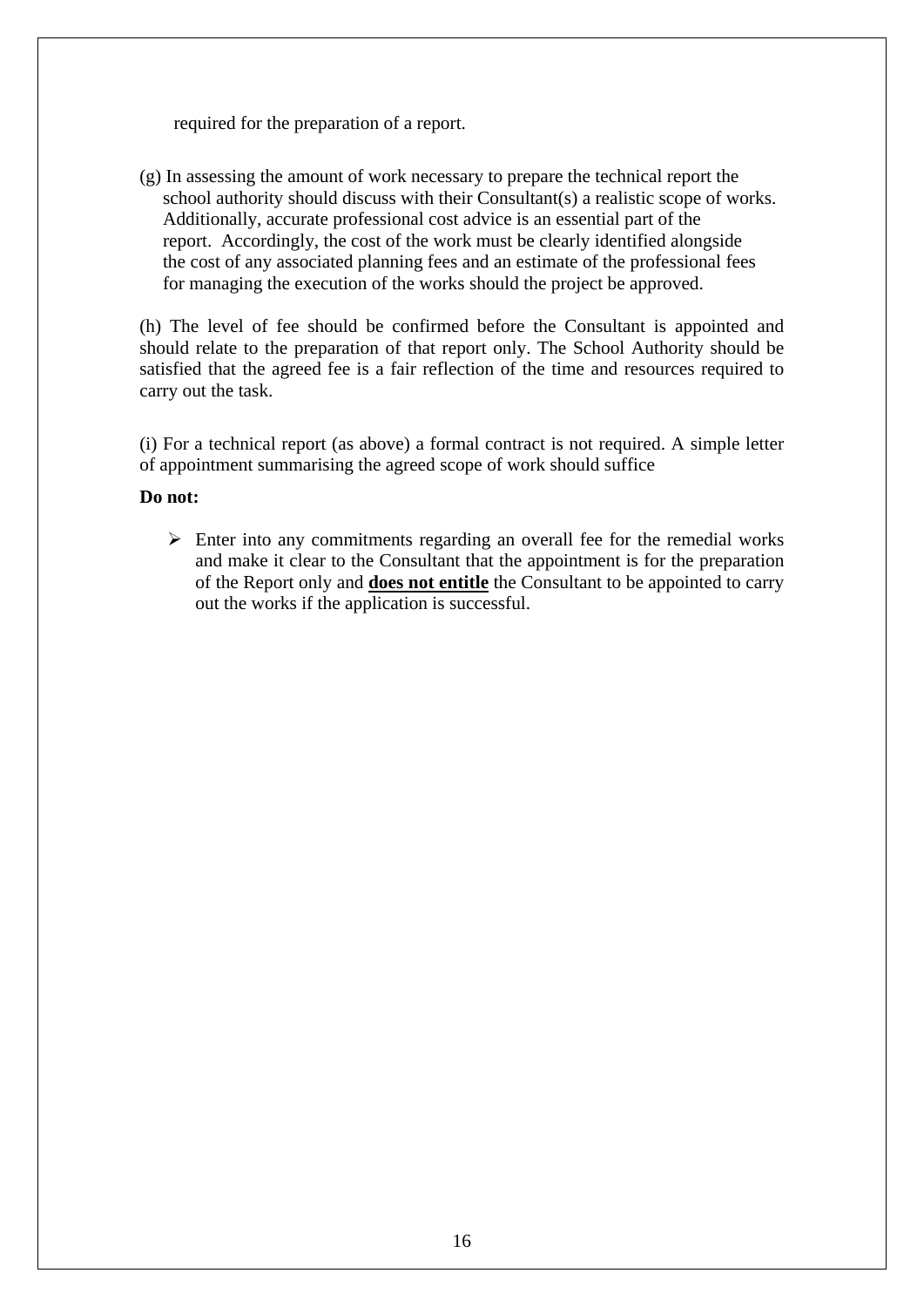# **Appendix B**

### **1. How approved small scale projects will be categorised and prioritised for the purpose of allocating funding**

| Priority/Category 1: Gas Works         |                                                                                    |
|----------------------------------------|------------------------------------------------------------------------------------|
| Priority/Category 2: Electrical Works  |                                                                                    |
| Priority/Category 3: Mechanical works  |                                                                                    |
|                                        | Priority/Category 4: Projects to facilitate inclusion and access for special needs |
|                                        | pupils                                                                             |
| Priority/Category 5: Toilet facilities |                                                                                    |
| Priority/Category 6: Roof works        |                                                                                    |
| Priority/Category 7: Window projects   |                                                                                    |
|                                        | Priority/Category 8: Curricular requirement projects                               |
|                                        | Priority/Category 9: Other structural improvements                                 |
|                                        | Priority/Category 10: External environment projects                                |

### **2. Supporting evidence required for Category 4 projects - Appendix B (1) above in addition to the information required in the application form (SWS1)**

- o Confirmation of the nature and extent of the special need.
- o Suggestions as to how existing accommodation could be modified to accommodate the pupil or staff member.
- o In the case of a pupil or staff member not yet attending the school, evidence of intent to commence at the school in the school year 2010/11.

#### **3. Summary of application assessment process for small scale projects**

- $\triangleright$  Validation of application on a pass/fail basis
- $\triangleright$  Determination that the need is absolutely necessary and that it cannot be addressed by routine maintenance
- $\triangleright$  Projects selected for inclusion in a Programme of works based on the prioritisation criteria at Appendix B and the level of funding available.

#### **4. Summary of assessment process for water conservation measures**

**Please note that a school may apply under this Scheme in successive years for additional projects.**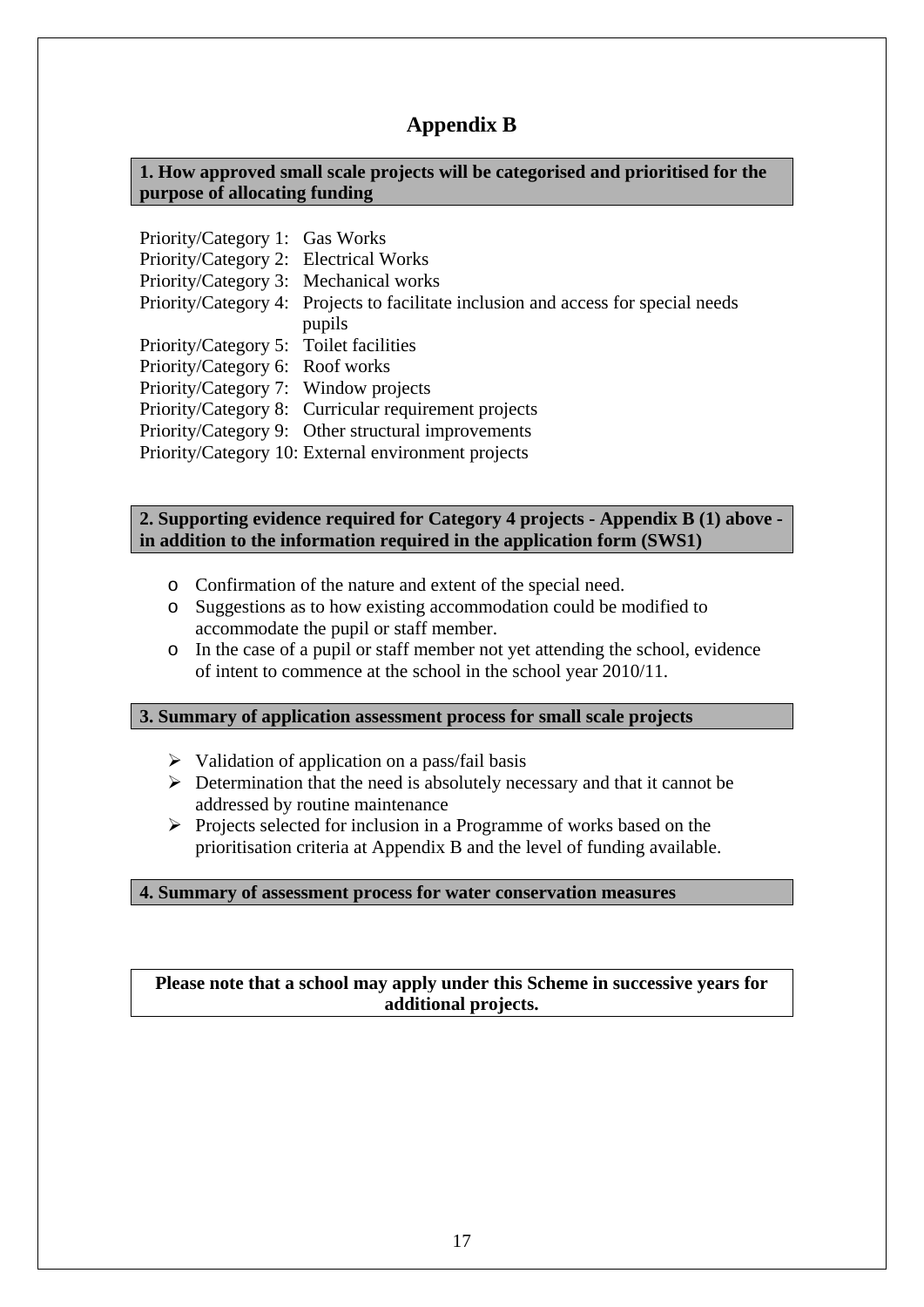# **Appendix C**

### **Grant details - This applies to small scale projects only**

### **1. Amount which will be approved**

The grant payable by the Department (inclusive of VAT and fees) will be **whichever is the lesser of the following**:

The amount of grant-aid approved by the Department in its letter of approval

**or** 

The lowest valid tender amount for the proposed project plus fees.

### **2. Funding shortfall**

If there is a shortfall in funding, the options open to school managerial authorities are to:

- o Reduce the scope of the works to stay within the limit of the grant.
- o In the case of primary schools, use funds allocated by the Department under the terms of the Grant Scheme for Minor Works to supplement the SWS grant provided such funds are not required for more urgent and immediate works.
- o Fund the balance of the works from own resources.

#### **3. What the grant covers**

The grant is intended to cover the capital cost of the project including VAT, associated planning charges, all consultants' fees incurred in the design and construction of the project, all fees for the Project Supervisor Design Process (PSDP) and all fees for the Project Supervisor Construction Stage (PSCS).

#### **4. Payment of grant**

The first payment will be for **70%** of the grant amount and this will be paid on receipt, through the school authority, of the following confirmation from the Consultant:

- o A PSDP has been appointed, the appointment has been confirmed in writing by the Client and the Health and Safety Authority has been notified (see TGD-008).
- o A Preliminary Safety & Health Plan has been prepared by the PSDP and provided to tenderers as part of the tender documents.
- o The total cost of the works inclusive of fees and VAT.
- o That the works undertaken are in accordance with the scope of works for which the grant was approved.
- o That the tender process was carried out in accordance with the terms outlined in the letter of grant sanction. (The full details in relation to the protocol for devolved grants are contained in TGD 007).